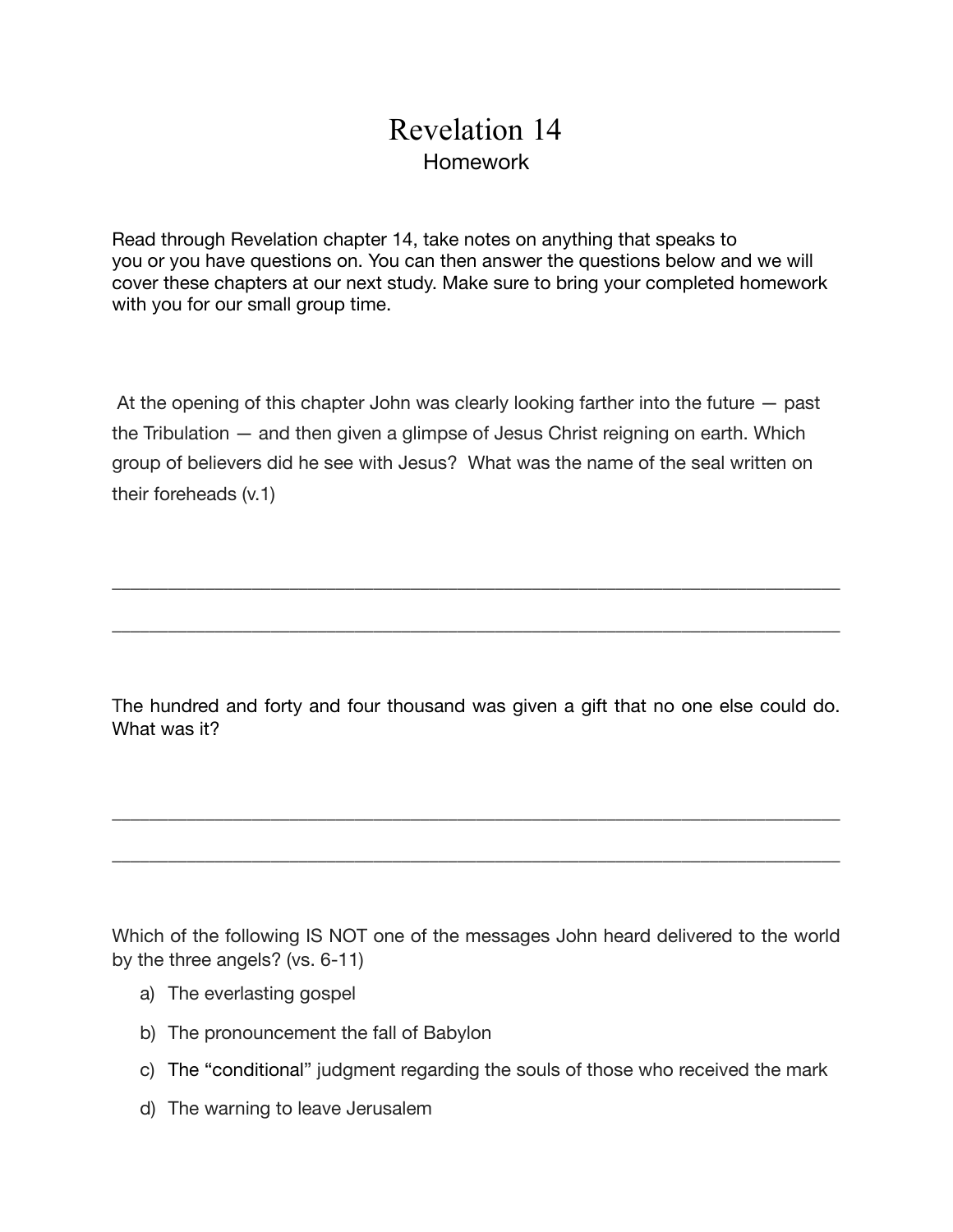Which IS NOT true about this statement: "Blessed are the dead who die in the Lord henceforth. 'Yes,' says the Spirit, 'that they may rest from their labors, and their works follow them." (v.12-13)

- a) The saints of Jesus Christ will be required to endure the evil even unto death
- b) The patience to endure the tribulation will be a life-or-death struggle
- c) The Holy Spirit speaks directly
- d) These saints will find protection amongst their own family

The "harvest" revealed to John is a forward look at heaven spiritually preparing the world for the judgments about to come. (v.14-16)

- a) True
- b) False

Which might BEST explain the "reaping" the harvest? (vs. 14-16)

- a) It speaks of a separation and gathering
- b) It speaks of judgment that is long overdue
- c) It speaks of a purging
- d) All of the above

Who did John see seated on a white cloud in verse 14?

\_\_\_\_\_\_\_\_\_\_\_\_\_\_\_\_\_\_\_\_\_\_\_\_\_\_\_\_\_\_\_\_\_\_\_\_\_\_\_\_\_\_\_\_\_\_\_\_\_\_\_\_\_\_\_\_\_\_\_\_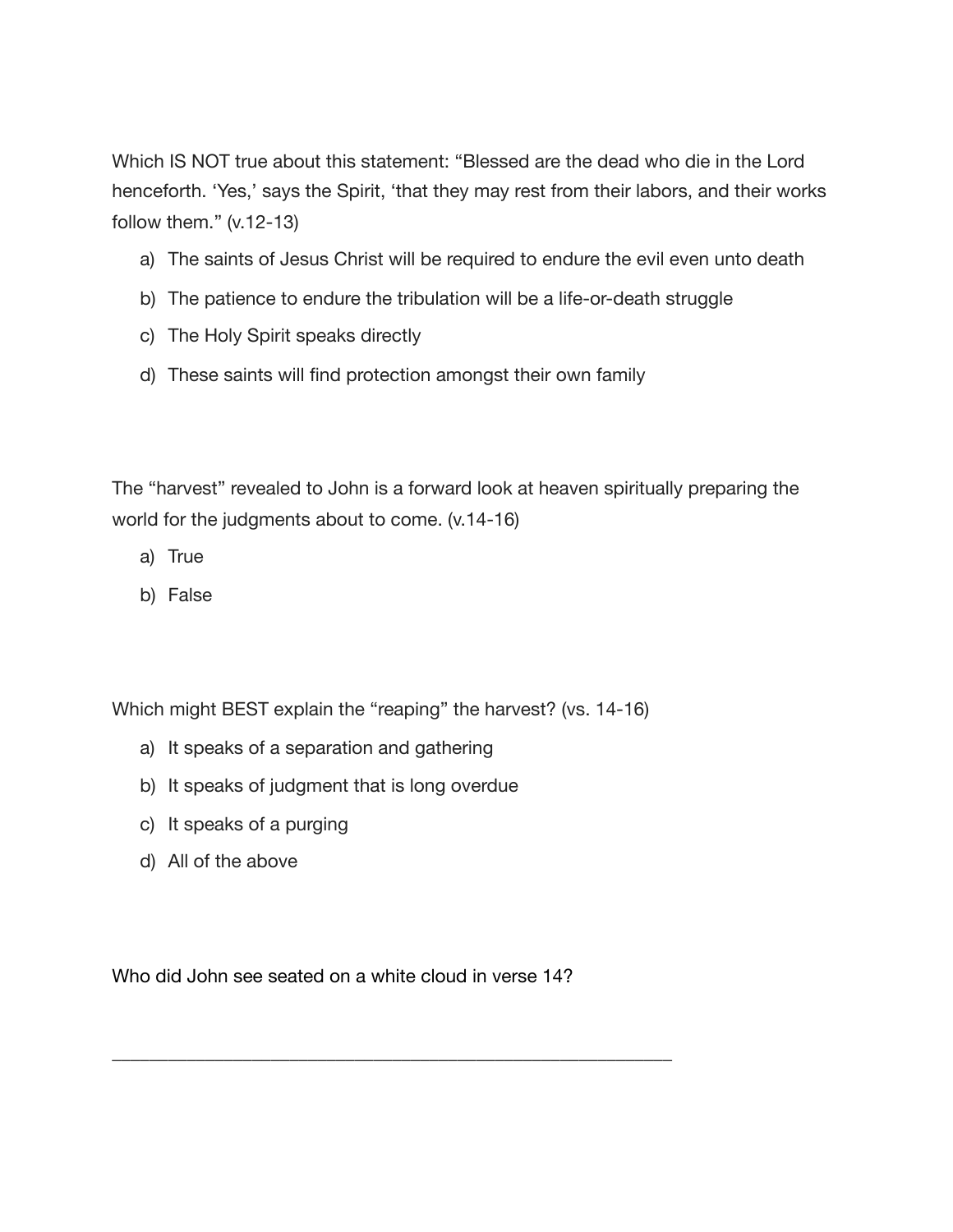What does this reaping represent? (vs. 15-16)

Jesus often referred Himself as the "son of man." Write something you learn about the "son of man" from the following passages.

| Luke 12:8 | <u> 1980 - Jan James James Barbara, martin d</u> |  |
|-----------|--------------------------------------------------|--|
| John 6:27 |                                                  |  |

How can you avoid the wrath of God, according to the 2 verses below?

1 Thessalonians 1:10

John 3:36